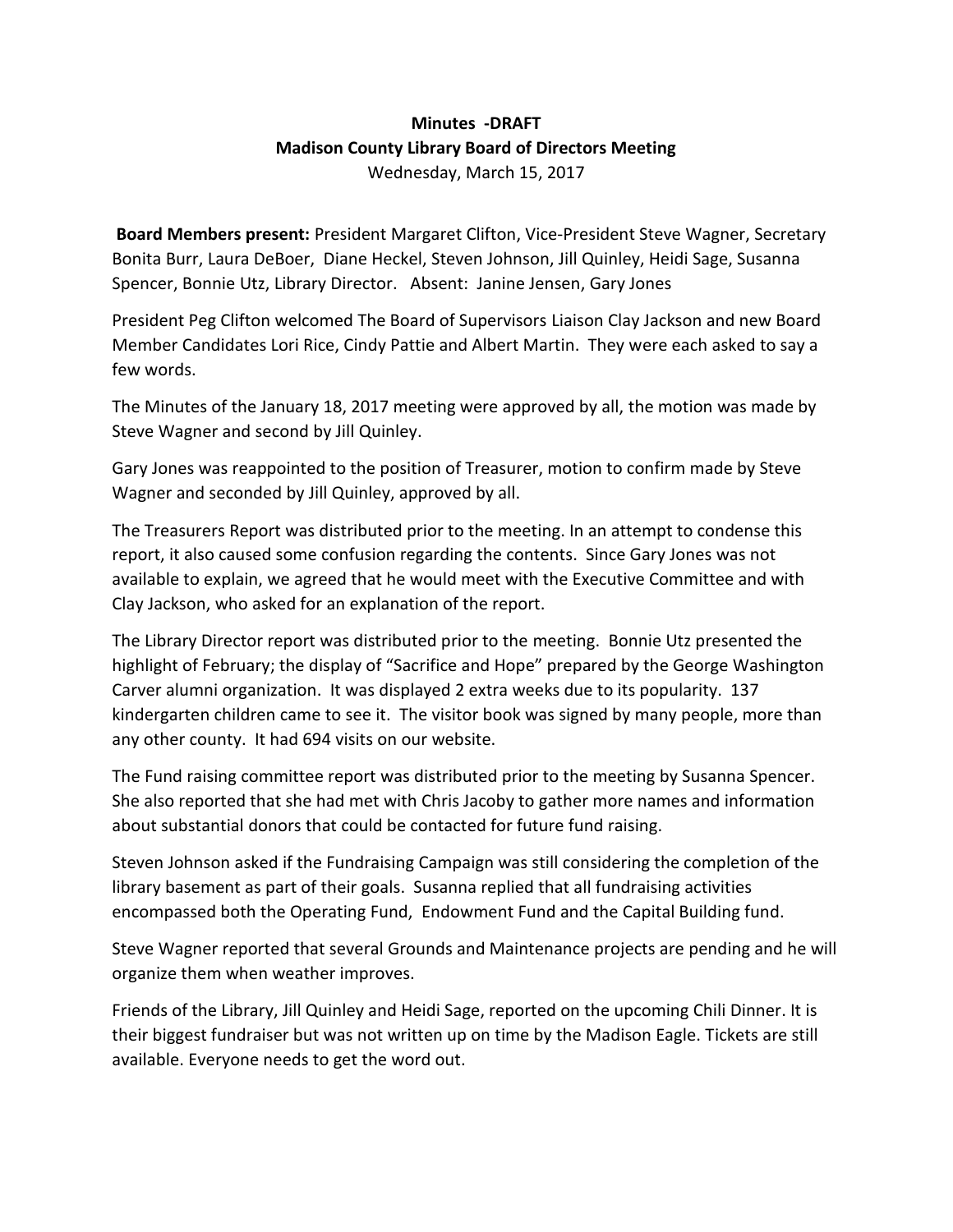Diane Heckel reported on the Broadband Committee. A local survey, funded by the Board of Supervisors, will go out soon with paper questionnaires, drop box and on-line survey. The Library will handout paper surveys.

## OLD BUSINESS

Clay Jackson, BOS Liaison with the Library reported that they are wrapping up budget discussions and a public hearing will be held in April. At the end of the meeting, during the public comment period, he revealed that the BOS had decided to flatline the library budget next year.

Bonita Burr gave an update on the Endowment Fund. Vanguard has requested that we provide a copy of the Articles of Incorporation and a list, with signatures, of the Board of Directors as of January 18. The information is now available to be sent on to Vanguard.

The latest update to the Library By-Laws was provided to Board Members 10 days before the meeting for their review. It includes a Section on Library Reserve Funds: Operating Reserve Fund and the Building and Capital Reserve Fund. There was little discussion, Steve Wagner made a motion to accept, Laura DeBoer seconded it and all voted in favor. The By-Laws are now approved. In addition, a guideline for the management and administration of these Reserve Funds and the Endowment fund was presented to the Board for their review. Since this is still an active document, the Board was not asked to approve it at this time.

## NEW BUSINESS

Peg Clifton announced that web e-mails had been set up for President, Vice-President and Secretary. This system will be used to transmit Library Documents and information to Board Members. Peg asked that Board Members please respond to all e-mails. It was then suggested and agreed upon that a statement of "response requested" be included in the subject line when needed. She also suggested that the BOD should be using Facebook and accessing the Website on a regular basis. The Website is looking good.

Thank you statements were read to Chris Jacoby and Steve Wagner for the record. (need exact wording)

Peg Clifton presented a suggestion that the Library create a Scholarship in honor of Chris Jacoby. The amount proposed is \$500.00 and would be funded by the BOD at approximately \$50.00 per person. The scholarship is intended for a college bound, high school senior for the purchase of textbooks. Peg would like to find a way to keep it going in the future. Bonita Burr made a motion to proceed with this plan, Jill Quinley seconded it, 8 voted in favor, 1 abstention until more details were available. A committee was set up to finalize the details of the